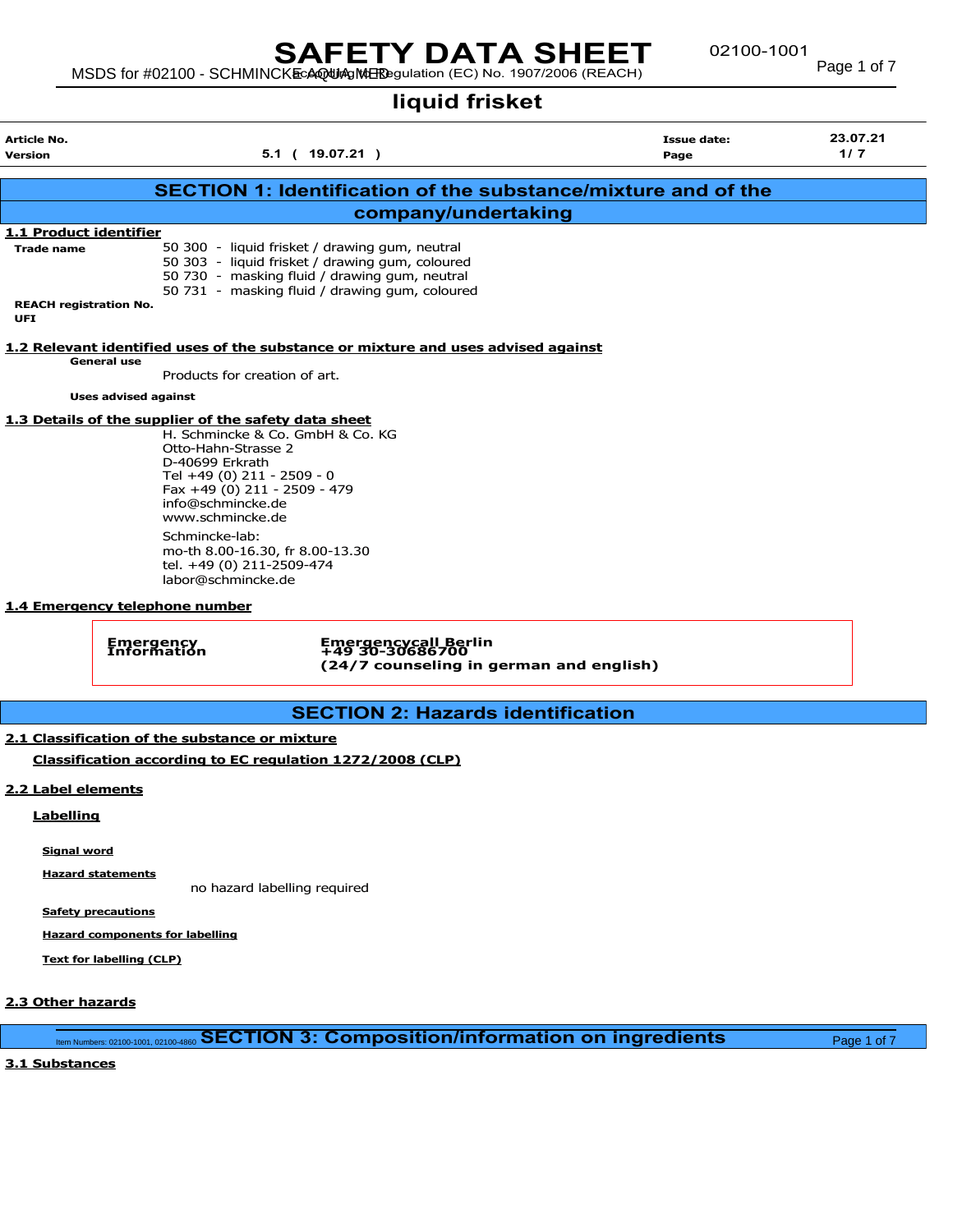liquid frisket

| Article No. |                                    | Issue date: | 23.07.21 |
|-------------|------------------------------------|-------------|----------|
| Version     | 19.07.21<br><u>่อ. เ</u><br>$\sim$ | Page        | .        |

Chemical characterisation

watery Copolymer dispersion CAS-Number EINECS / ELINCS / NLP EU index number Customs tariff number REACH registration No. RTECS-no. Hazchem-Code CI-Number

## 3.2 Mixtures

Additional information

## SECTION 4: First aid measures

## 4.1 Description of first aid measures

#### General information

If you feel unwell, seek medical advice (show the label where possible).

#### In case of inhalation

Provide fresh air. Seek medical attention if problems persist.

In case of skin contact

Remove residues with soap and water. In case of skin irritation, consult a physician.

After eye contact

If product gets into the eye, keep eyelid open and rinse immediately with large quantities of water, for at least 10 - 15 minutes. Seek medical attention if irritation persists.

#### After swallowing

Rinse mouth with water. Seek medical treatment in case of troubles.

#### 4.2 Most important symptoms and effects, both acute and delayed

#### 4.3 Indication of any immediate medical attention and special treatment needed

## SECTION 5: Firefighting measures

### 5.1 Extinguishing media

Suitable extinguishing media

Co-ordinate fire-fighting measures to the fire surroundings.

Extinguishing media which must not be used for safety reasons

strong water jet

## 5.2 Special hazards arising from the substance or mixture

In case of fire may be liberated: Carbon monoxide and carbon dioxide

## 5.3 Advice for firefighters

Special protective equipment for firefighters

Use appropriate respiratory protection.

## Additional information

Item Numbers: 02100-1001, 02100-4860 **SECTION 6: Accidental release measures** Page 2 of 7

## 6.1 Personal precautions, protective equipment and emergency procedures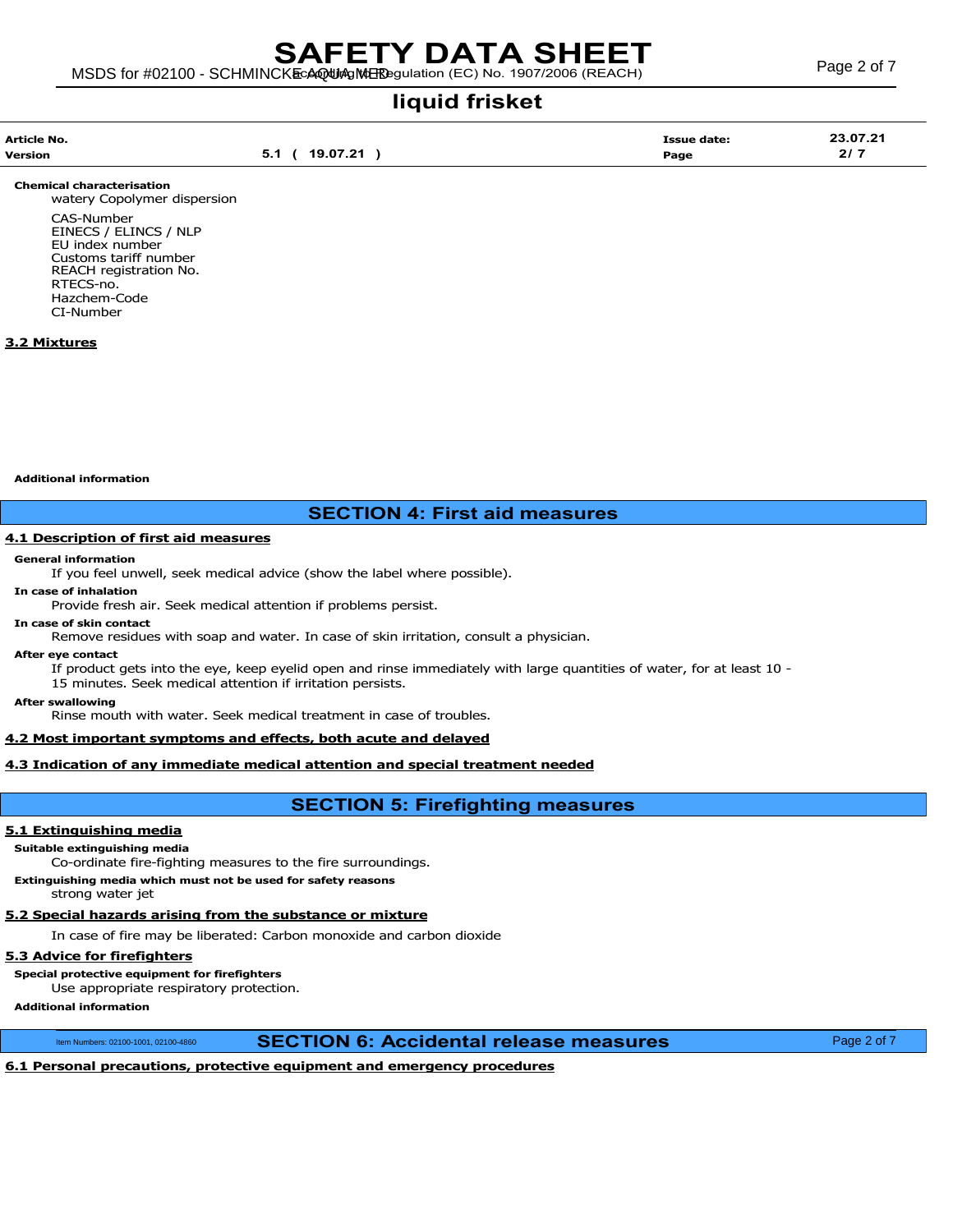## MSDS for #02100 - SCHMINCKE AQUA MERE SURFACE C) No. 1907/2006 (REACH) Page 3 of 7 SAFETY DATA SHEET

liquid frisket

| Article No. |                | <b>Issue date:</b> | 23.07.21 |
|-------------|----------------|--------------------|----------|
| Version     | 5.1 ( 19.07.21 | Page               | 31.      |

Avoid contact with skin, eyes, and clothing.

### 6.2 environmental precautions

Discharge into the environment must be avoided.

#### 6.3 Methods and material for containment and cleaning up

Methods for cleaning up

Collect spilled material using paper towels and dispose.

## Additional information

#### 6.4 Reference to other sections

Dispose of waste according to applicable legislation.

## SECTION 7: Handling and storage

### 7.1 Precautions for safe handling

Advices on safe handling

Handle in accordance with good industrial hygiene and safety practice.

Precautions against fire and explosion

No special measures are required.

#### 7.2 Conditions for safe storage, including any incompatibilities

Requirements for storerooms and containers Hints on joint storage Storage class Further details Protect from frost and exposure to sun.

#### 7.3 Specific end use(s)

SECTION 8: Exposure controls/personal protection

#### 8.1 Control parameters

#### 8.2 Exposure controls

## Occupational exposure controls

Respiratory protection

With correct and proper use, and under normal conditions, breathing protection is not required.

Hand protection

Protect skin by using skin protective cream.

Eye protection

Goggles

## Body protection

Wear suitable protective clothing.

General protection and hygiene measures<br>Handle in accordance with good industrial hygiene and safety practice. Wash hands thoroughly after handling.

## SECTION 9: Physical and chemical properties 9.1 information on basic physical and chemical properties Form liquid Colour white or light blue Odour **Sweetish** min max<br> $95 °C$  105 °C Initial boiling point and boiling range Melting point/freezing point Flash point/flash point range Item Numbers: 02100-1001, 02100-4860 Page 3 of 7**Flammability**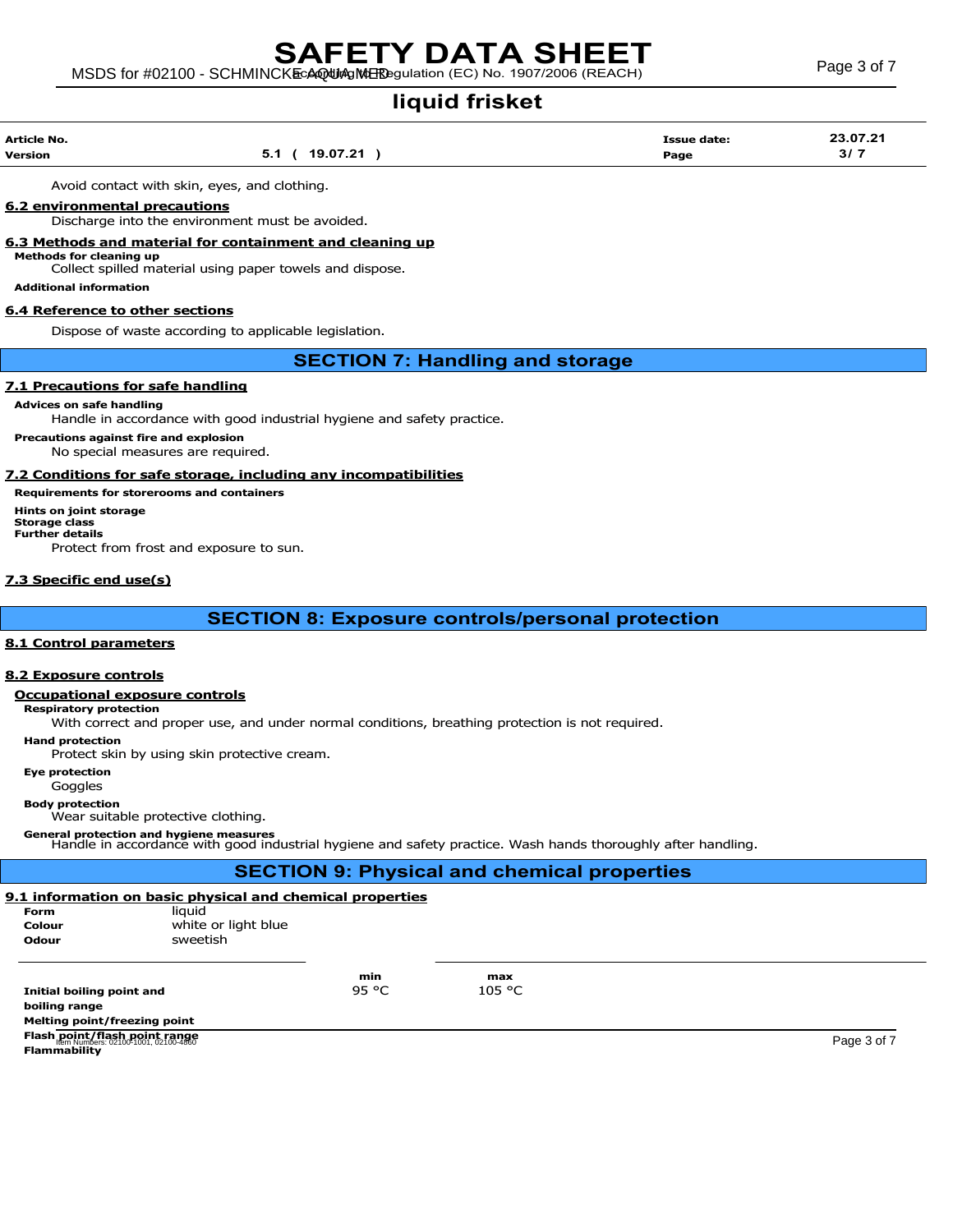## MSDS for #02100 - SCHMINCKE AQUA MEDIC IN CONTROL NO. 1907/2006 (REACH) Page 4 of 7 SAFETY DATA SHEET

liquid frisket

| Article No.<br>Version                                                                                                                                                     | 5.1<br>19.07.21)<br>$\epsilon$ |                 |       | <b>Issue date:</b><br>Page | 23.07.21<br>4/7 |
|----------------------------------------------------------------------------------------------------------------------------------------------------------------------------|--------------------------------|-----------------|-------|----------------------------|-----------------|
| <b>Ignition temperature</b><br><b>Auto-ignition temperature</b><br><b>Explosion limits</b><br><b>Refraction index</b><br><b>PH</b><br><b>Viscosity</b><br><b>Viscosity</b> | 10<br>1000                     | 11<br>1200 mPas | 20 °C |                            |                 |
| <b>Vapour pressure</b><br><b>Density</b><br>Partition coefficient: n-octanol/water                                                                                         |                                | $0,96$ g/ml     | 20 °C |                            |                 |

Danger of explosion

### 9.2 Other information

SECTION 10: Stability and reactivity

#### 10.1 Reactivity

Product is stable under normal storage conditions.

## 10.2 Chemical stability

10.3 Possibility of hazardous reactions

#### 10.4 Conditions to avoid

Protect from frost and exposure to sun.

10.5 Incompatible materials

#### strong oxidizing agents

#### 10.6 Hazardous decomposition products

Hazardous vapours may form during fires.

SECTION 11: Toxicological information

## 11.1 Information on toxicological effects

Acute toxicity No data available In case of inhalation No data available After swallowing No data available

In case of skin contact

No data available

After eye contact

No data available

### Practical experience

General remarks

## SECTION 12: Ecological information

## 12.1 Toxicity

Aquatic toxicity No data available **Water Hazard: Class** 1001, 02100-4860 1 WGK catalog number General information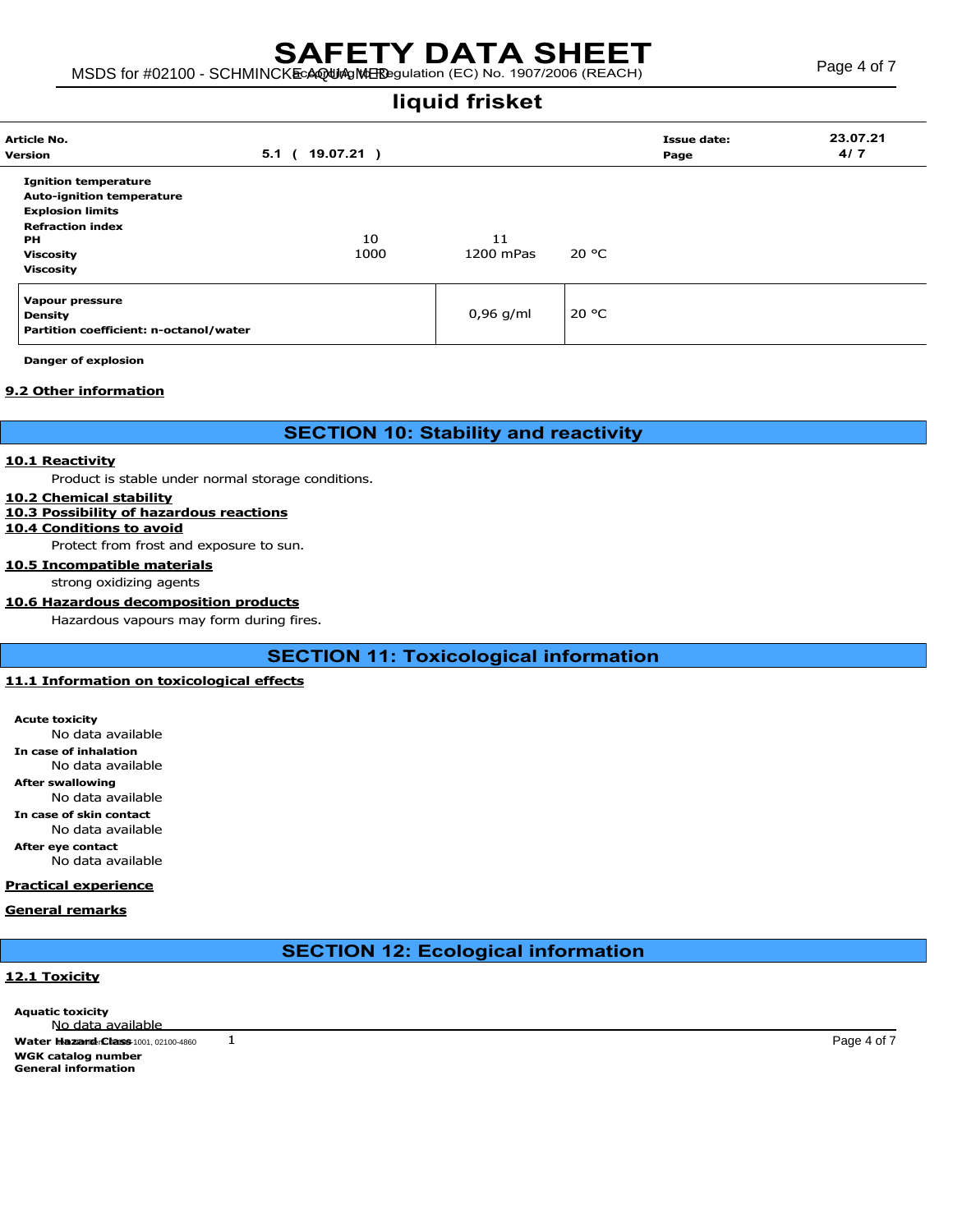liquid frisket

| Article No. |                             | Issue date: |          |
|-------------|-----------------------------|-------------|----------|
|             |                             |             | 23.07.21 |
| Version     | 19 07 21<br>◡<br><br>$\sim$ | Page        | 5/7      |

#### 12.2 Persistence and degradability

Further details Product is partially biodegradable. Oxygen demand

#### 12.3 Bioaccumulative potential

Bioconcentration factor (BCF) Partition coefficient: n-octanol/water

#### 12.4 Mobility in soil

No data available

## 12.5 Results of PBT and vPvB assessment

No data available

#### 12.6 Other adverse effects

General information

SECTION 13: Disposal considerations

#### 13.1 Waste treatment methods

## **Product**

Waste key number

080111 waste paint and varnish other than those mentioned in 08 01 11 Recommendation

## Package

Waste key number Recommendation

Non-contaminated packages may be recycled. Handle contaminated packages in the same way as the substance itself.

#### Additional information

## SECTION 14: Transport information

#### 14.1 UN number

#### 14.2 UN proper shipping name

ADR, ADN No dangerous good in sense of these transport regulations. IMDG, IATA

Danger releasing substance

#### 14.3 Transport hazard class(es)

ADR, ADN IMDG IATA

#### 14.4 Packing group

#### 14.5 Environmental hazards

**Marine Pollutant - IMDG** Marine Pollutant - ADN

#### 14.6 Special precautions for user

Land transport (ADR/RID)

 $\frac{1}{\cosh(\frac{1}{2})^2}$  Code:  $\frac{1}{2}$  Page 5 of 7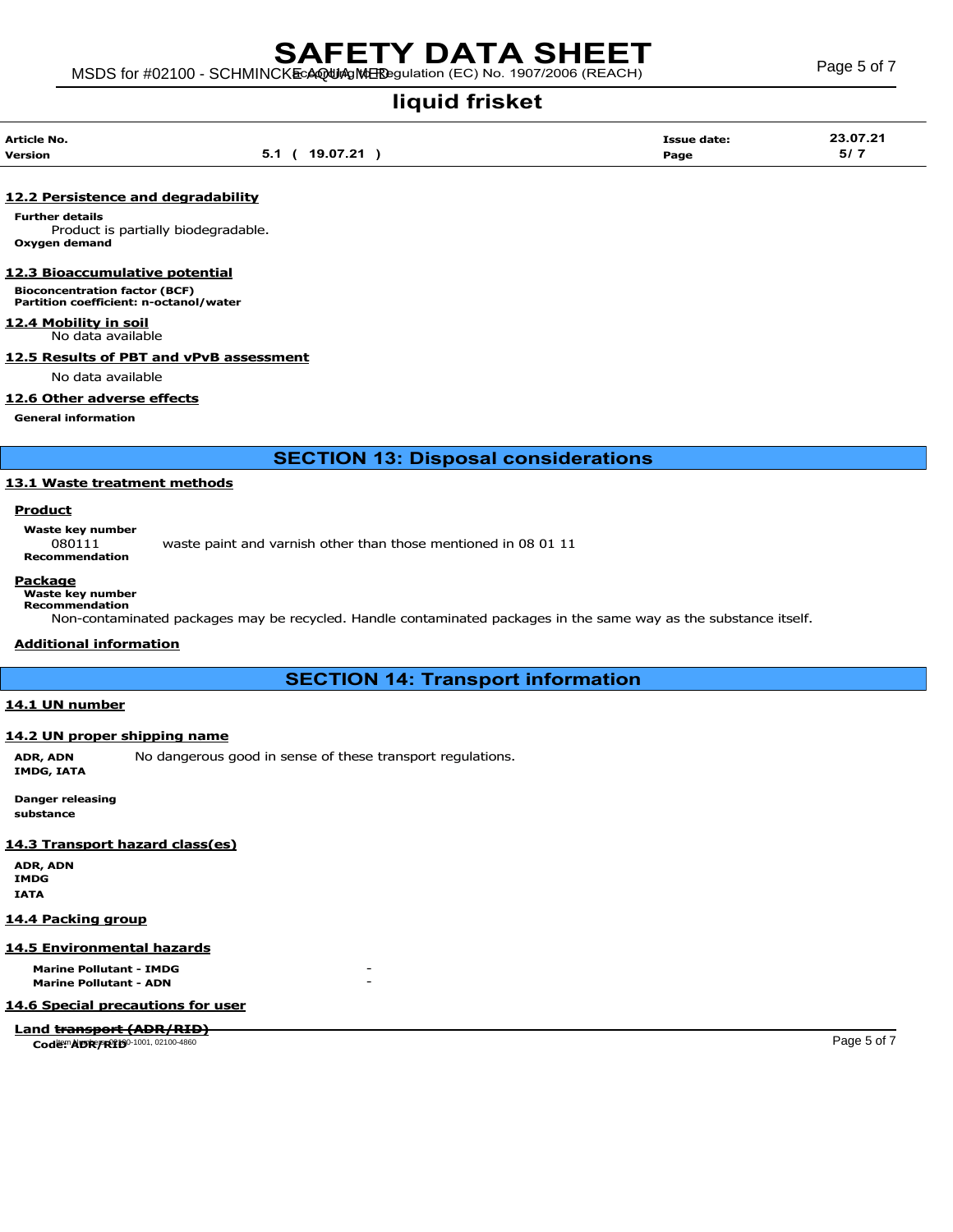MSDS for #02100 - SCHMINCKE AQUA MERE SURFACE C) No. 1907/2006 (REACH) Page 6 of 7

## liquid frisket

Kemmler-number Hazard label ADR Limited quantities Package: Instructions Package: Special provisions Special provisions for packing together Portable tanks: Instructions Portable tanks: Special provisions Tank coding Tunnel restriction Remarks EQ Special provisions

#### Sea transport (IMDG)

- EmS
- Special provisions Limited quantities Package: Instructions Package: Special provisions IBC: Instructions IBC: Provisions Tank instructions IMO Tank instructions UN Tank instructions Special provisions Stowage and segregation Properties and observations Remarks EQ

## Air transport (IATA-DGR)

| Hazard                      |
|-----------------------------|
| Passenger                   |
| Passenger LQ                |
| Cargo                       |
| ERG                         |
| <b>Remarks</b>              |
| EQ                          |
| <b>Special Provisioning</b> |

## 14.7 Transport in bulk according to Annex II of MARPOL 73/78 and the IBC Code

No data available

## SECTION 15: Regulatory information

#### 15.1 Safety, health and environmental regulations/legislation specific for the substance or mixture

#### National regulations

#### Europe

Contents of VOC [%] Contents of VOC [g/L] Further regulations, limitations and legal requirements

#### **Germany**

Storage class  $\bf{W}$ ater Hazard: Glass 192100-4860  $\bf{1}$ WGK catalog number Incident regulation